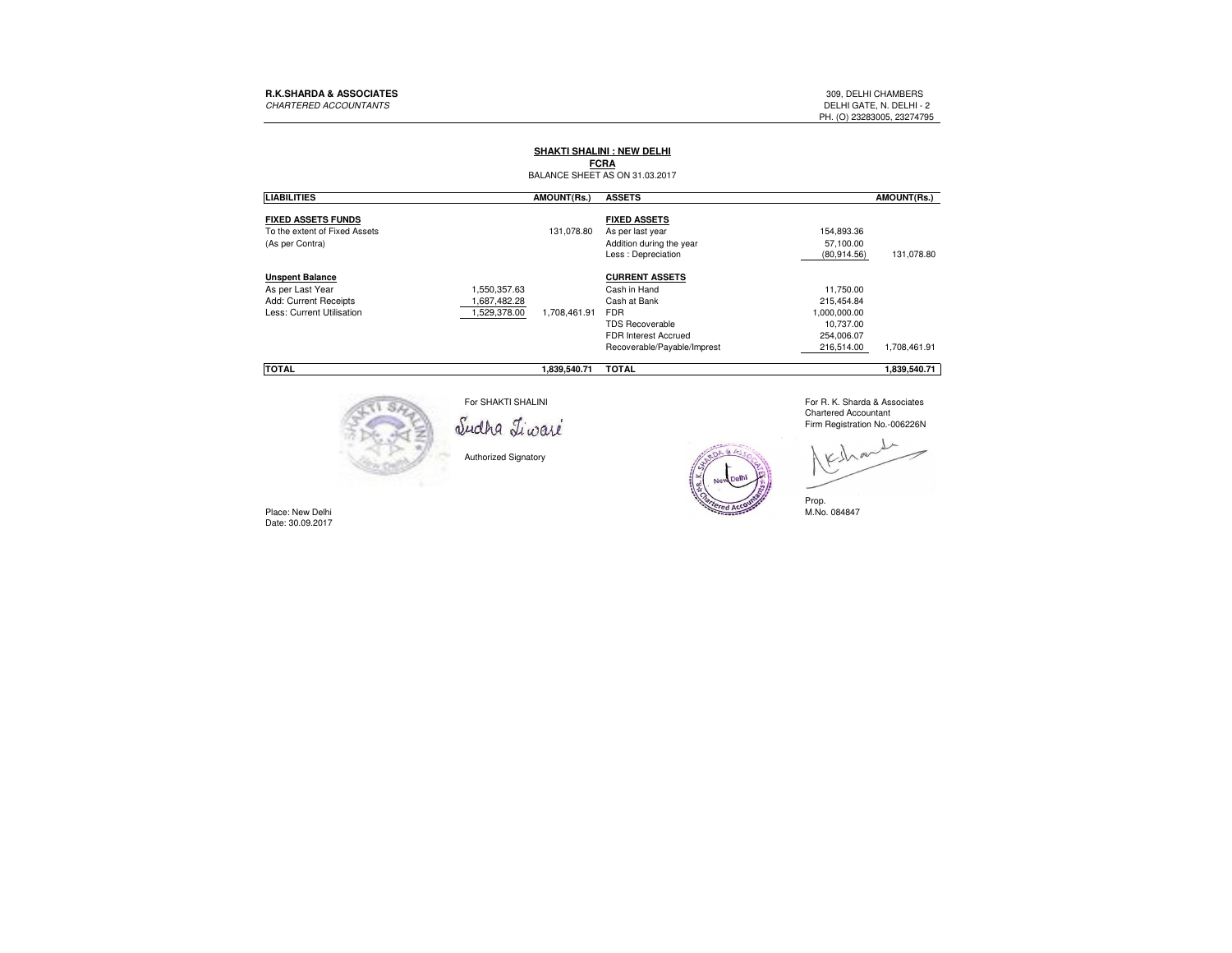### **R.K.SHARDA & ASSOCIATES** 309, DELHI CHAMBERS

CHARTERED ACCOUNTANTS

DELHI GATE, N. DELHI - 2<br>PH. (O) 23283005, 23274795

# **SHAKTI SHALINI : NEW DELHI**

**FCRA**<br>RECEIPTS AND PAYMENTS ACCOUNT FOR THE YEAR ENDED 31.03.2017

| <b>RECEIPTS</b>         |              | <b>AMOUNT(Rs.)</b> | <b>PAYMENTS</b>                       |              | AMOUNT(Rs.)  |
|-------------------------|--------------|--------------------|---------------------------------------|--------------|--------------|
| <b>OPENING BALANCES</b> |              |                    | <b>CURRENT PAYMENTS</b>               |              |              |
| Cash in Hand            | 25.787.00    |                    | The Asia Foundation Programme         |              |              |
| Cash at Banks           | 370.101.00   |                    | Full Time Counsellor                  | 137,500.00   |              |
| <b>FDR</b>              | 1,000,000.00 |                    | <b>Assistant Counsellor</b>           | 82,500.00    |              |
| <b>TDS Recoverable</b>  | 17,486.00    |                    | <b>Emergency Support</b>              | 91,376.00    |              |
| FDR Interest Accrued    | 157,375.63   |                    | <b>Legal Support</b>                  | 209,000.00   |              |
| Salary Due              | (18,000.00)  |                    | <b>Travel Costs</b>                   | 75.289.00    |              |
| Loan from Society       | (2,392.00)   | 1,550,357.63       | Overhead                              | 29,100.00    | 624,765.00   |
|                         |              |                    | The Asia Foundation Programme         |              |              |
|                         |              |                    | Programmes                            |              |              |
|                         |              |                    | <b>Beauty Culture</b>                 | 93.935.00    |              |
| <b>CURRENT RECEIPTS</b> |              |                    | Computer Training                     | 95,641.00    |              |
| The Asia Foundation     | 890,990.00   |                    | Cutting and Tailoring                 | 93,685.00    |              |
| GoPhill                 | 666,979.84   |                    | Programme Personnel                   |              |              |
| <b>Bank Interest</b>    | 22,145.00    |                    | Community Coordinator                 | 30,300.00    |              |
| <b>FDR</b> Interest     | 107,367.44   | 1,687,482.28       | Manager Programme                     | 30,300.00    |              |
|                         |              |                    | Overhead                              | 26,238.00    | 370.099.00   |
|                         |              |                    | GO Philanthropic Foundation Programme |              |              |
|                         |              |                    | <b>Accountant Salary</b>              | 60,000.00    |              |
|                         |              |                    | Administrative Officer                | 194,410.00   |              |
|                         |              |                    | Admin Coordinator Salary              | 216,000.00   | 470,410.00   |
|                         |              |                    | <b>Infrastructure Support</b>         |              | 57,100.00    |
|                         |              |                    | <b>Administrative Cost</b>            |              |              |
|                         |              |                    | Administrative Exp.                   | 4.850.00     |              |
|                         |              |                    | <b>Bank Charges</b>                   | 2,154.00     | 7,004.00     |
|                         |              |                    | <b>CLOSING BALANCES</b>               |              |              |
|                         |              |                    | Cash in Hand                          | 11,750.00    |              |
|                         |              |                    | Cash at Bank                          | 215,454.84   |              |
|                         |              |                    | <b>FDR</b>                            | 1,000,000.00 |              |
|                         |              |                    | <b>TDS Recoverable</b>                | 10,737.00    |              |
|                         |              |                    | FDR Interest Accrued                  | 254,006.07   |              |
|                         |              |                    | Recoverable/Payable/Imprest           | 216.514.00   | 1,708,461.91 |
|                         |              |                    |                                       |              |              |

**TOTAL**

**3,237,839.91 TOTAL 3,237,839.91** -

For R. K. Sharda & Associates

 $\frac{1}{2}$ 



For SHAKTI SHALINI

Sudha Tiwaré

Authorized Signatory



(R. K. Sharda) Prop. M.No. 084847

Y

Place: New DelhiDate: 30.09.2017